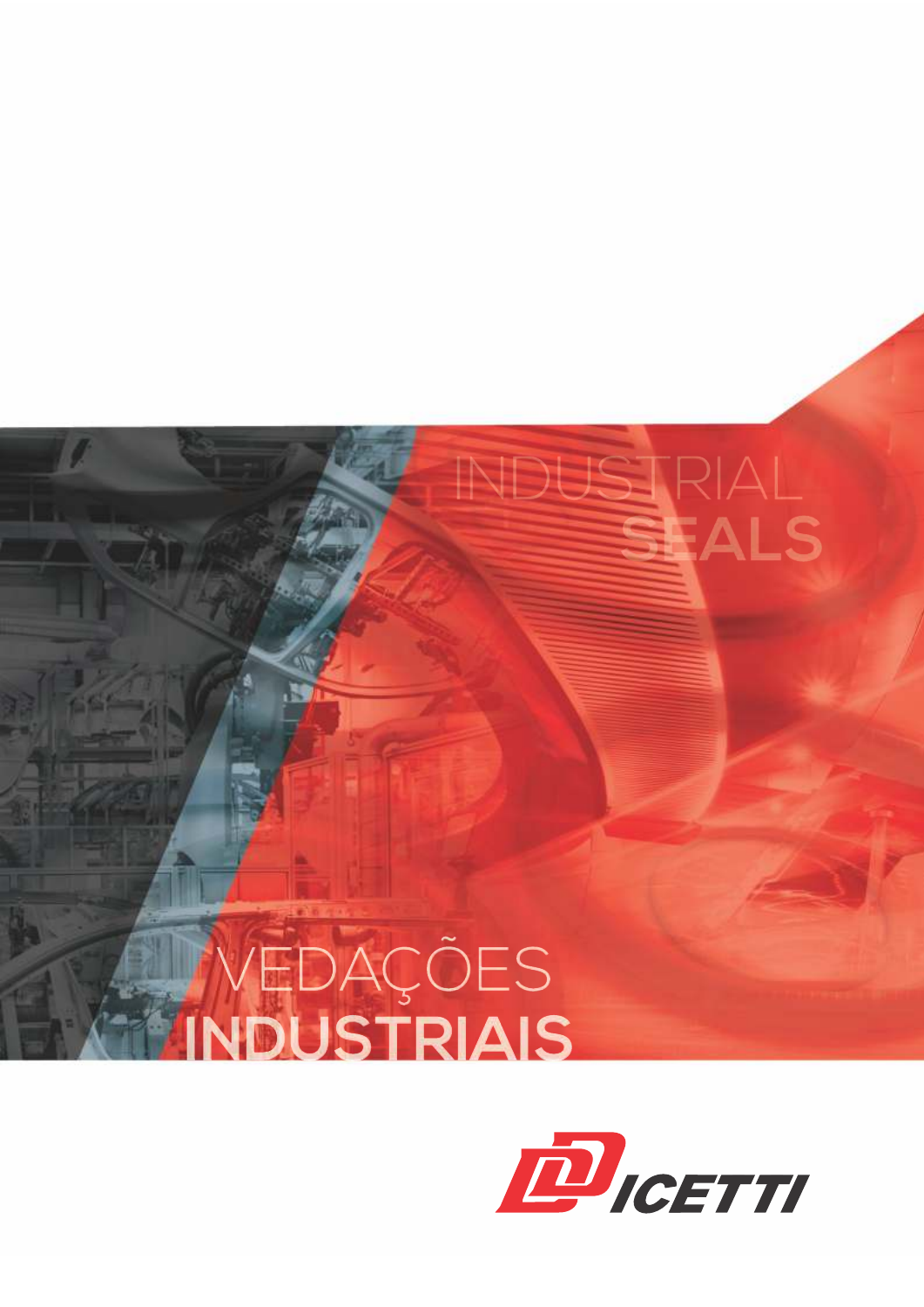# EXCELÊNCIA

### **EXCELLENCE**

A DICETTI foi criada em 1968 visando ser referência no mercado nacional de vedações.

Para atingir este objetivo, investiu fortemente em estrutura e profissionais capacitados, e hoje dispõe de modernas instalações, com avançados departamento de engenharia e laboratório.

Como resultado, a DICETTI oferece uma completa linha de produtos da mais alta qualidade, para diversos segmentos, tendo sua marca amplamente reconhecida no Brasil, detentora da Certificação ISO 9001 e buscando, cada vez mais, ampliar sua atuação no cenário internacional.

DICETTI was established in 1968 aiming to be a reference in the national seals market.

In order to reach this objective, it invested heavily in structure and skilled professionals, and now it has modern facilities with advanced engineering department and laboratory.

As a result, was provides a complete line of high quality products for various segments and has gained the ISO 9001 standard. Its brand is widely recognized in Brazil and seeks to increase its operations in the international market.

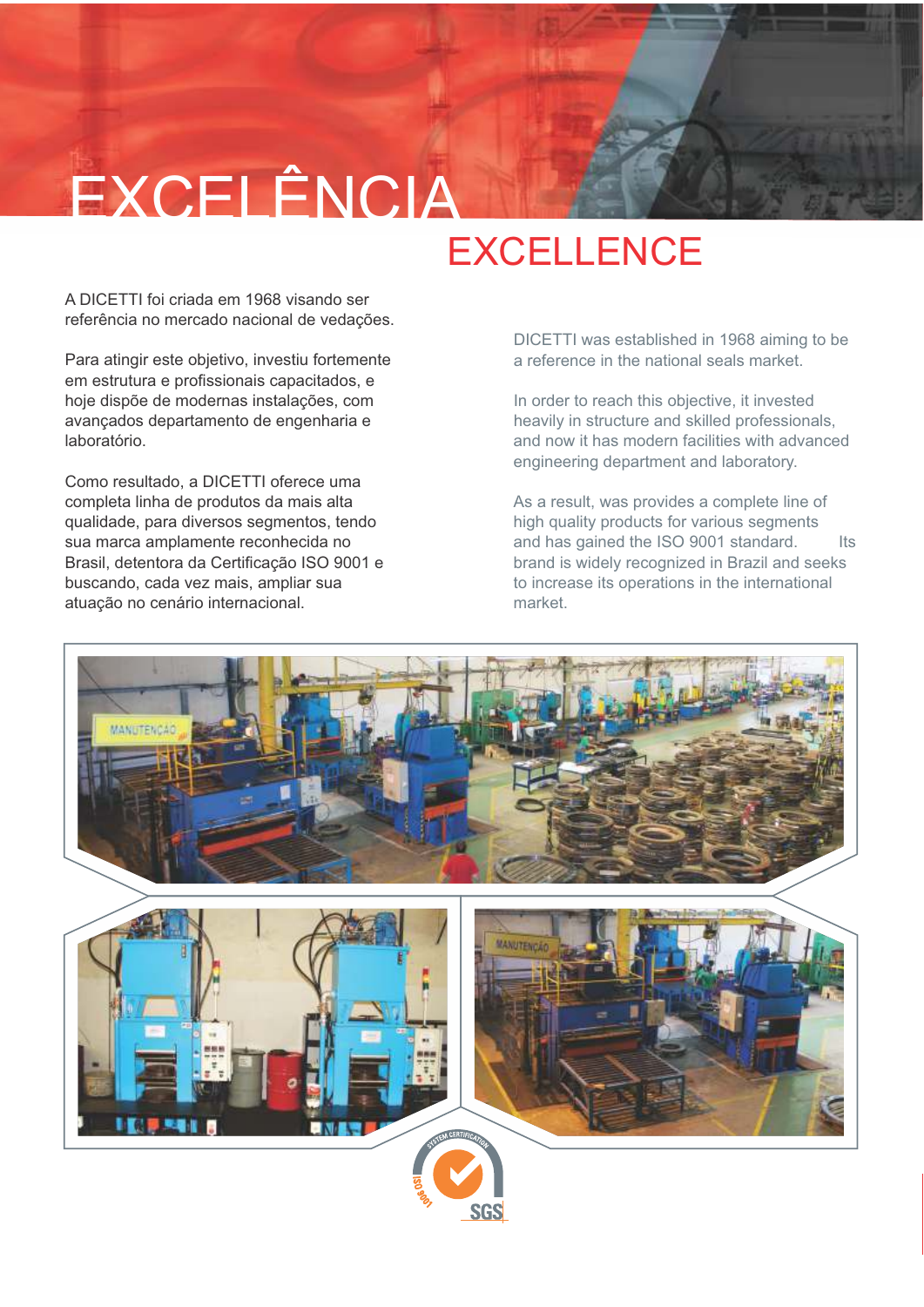

Alguns segmentos atendidos: Some segments served:

- · Siderúrgico
- · Mineração
	- Químico • Petroquímico
- Açúcar e Álcool • Papel e Celulose
	- Mecânico

• Alimentício

- · Ferroviário
- Automobilístico

- Steel Industry
- Mining
- Sugar and Alcohol
- Paper and Cellulose
- Railway Industry
- Food Industry
- Chemicals
- Petrochemical Industry
- Mechanics Industry
- Automotive Industry

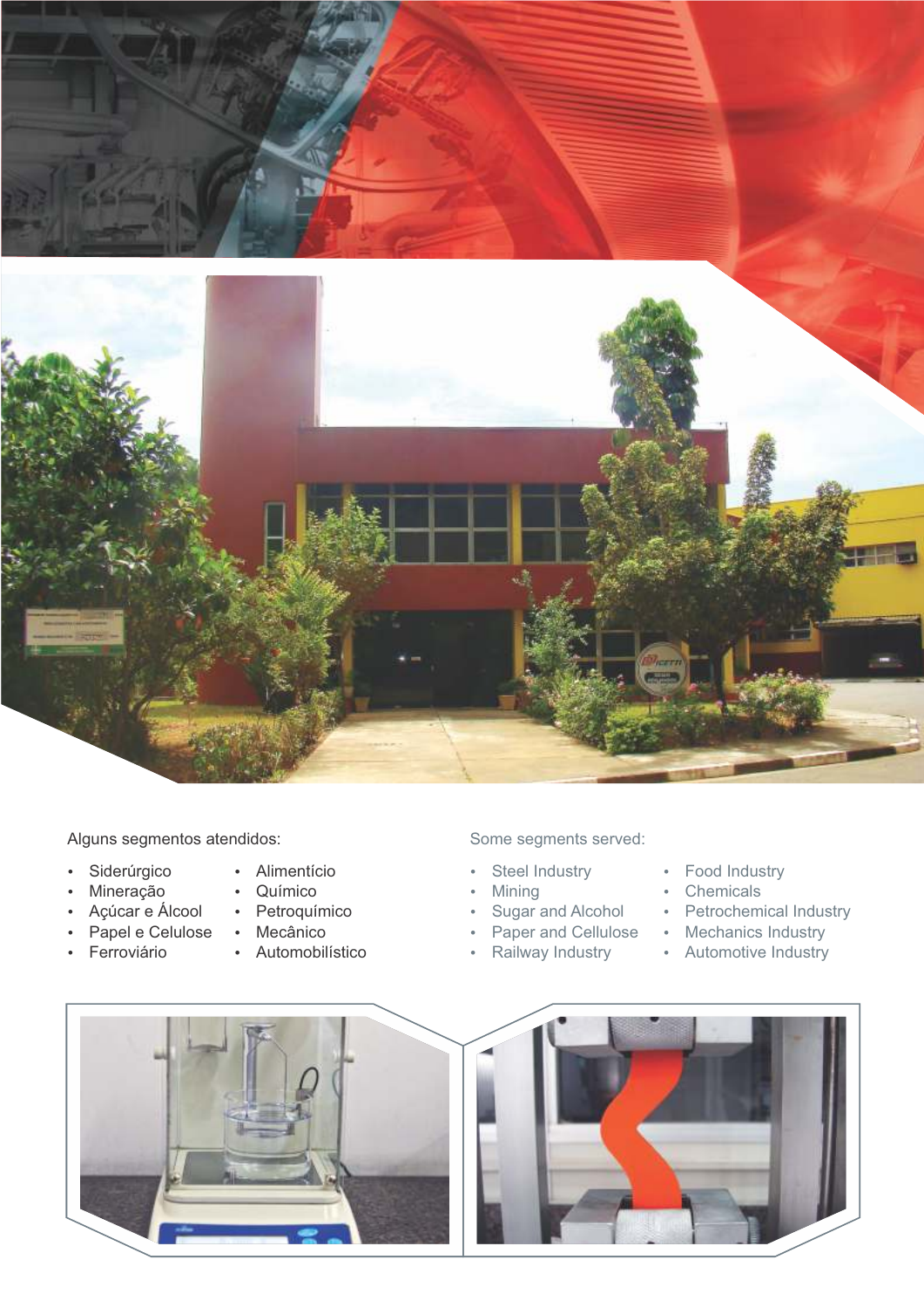





#### Completa Linha de Produtos

- Juntas
- Anéis
- Gaxetas
- Coxins
- Diafragmas

• Retentores

- Buchas
- **Amortecedores**
- Jogos Chevron • Sistemas de Vedação

• Raspadores

- para Mancais de
- Encosto e Trabalho
- de Laminadores



#### Full Product Line

- Retainers
- Rings
- Gaskets
- Rubber Pads
- Diaphragms
- Bushings
- Dampers
- Joints • Scrapers
- Chevron Sets
- Sealing Systems for Thrust Bearings and Rolling Mill Operation



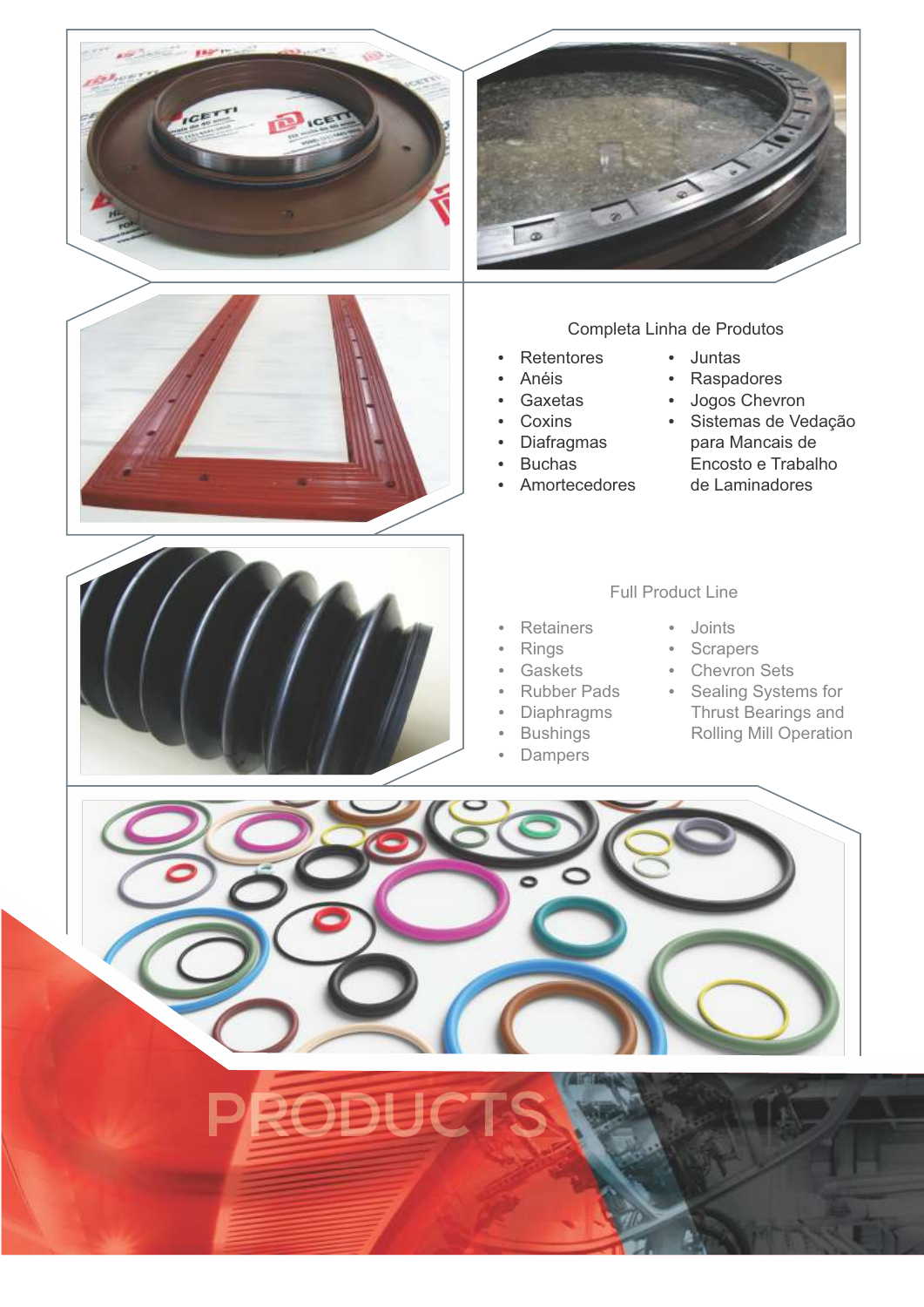

WE DEVELOP TECHNICAL PARTS ACCORDING TO STANDARDS, DESIGN OR SAMPLE

## PRODUTOS LINHA DE

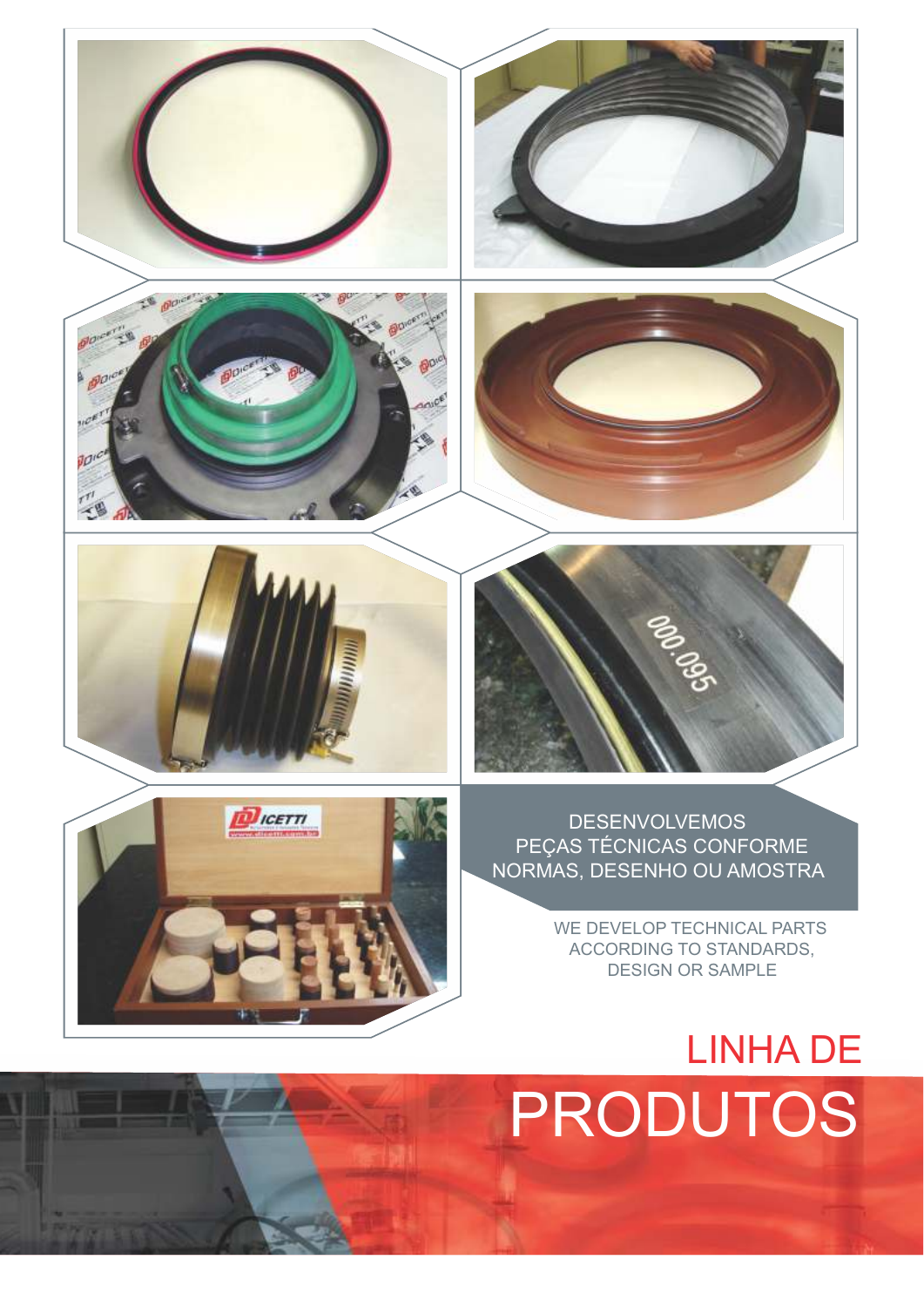### PERFIS

### ANÉIS RINGS



RETENTORES RETAINERS

VR-05 VR-06 X-RING



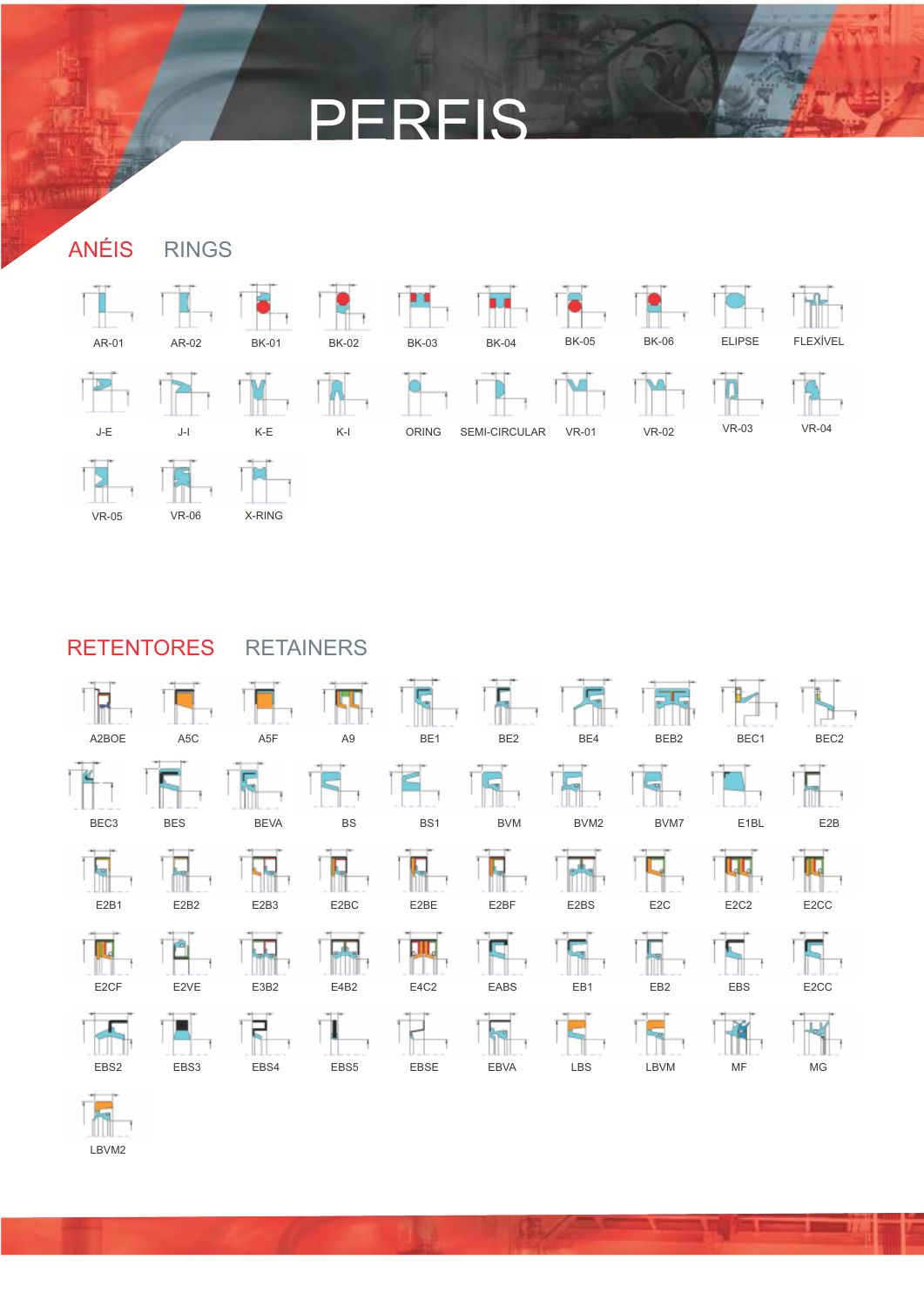

**STATE** 

### RASPADORES SCRAPERS

R-09 R-10 R-11 R-12